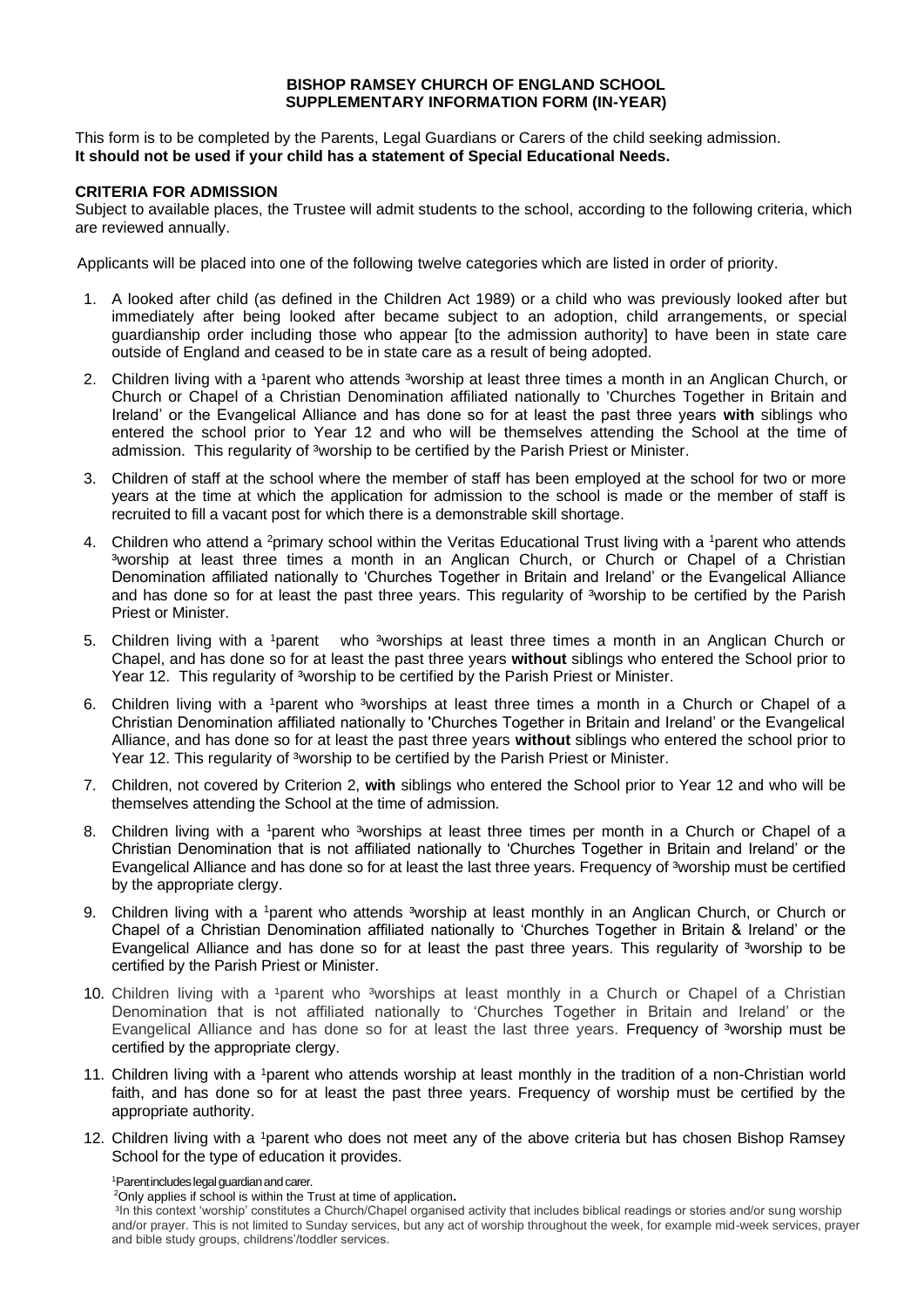## **IMPORTANT NOTES:**

- Where Bishop Ramsey School is named in a child's Education, Health and Care Plan (EHCP), the School will admit the child if it is able to meet the requirements of the EHCP, in consultation with the Local Authority. It is not necessary to complete a Supplementary Information Form. Please contact your Local Authority for further information.
- The definition of '**a Looked after/previously looked after Child**' is a child placed with someone other than their parents after the intervention of the Social Services. (Please see Category 1 above).
- **Priority within categories 2, 5, 7 and 9 will be given in the following order:**
- **Firstly** to children whose parent/carer attends an Anglican Church or Chapel who also live or worship in the Anglican Deanery
- of Hillingdon.
- **Secondly** to children whose parent/carer attends an Anglican Church or Chapel who also live or worship in the Anglican Deaneries of Harrow or Brent.
- **Thirdly\*** to children whose parent/carer attends an Anglican Church or Chapel who also live or worship in Deaneries other than Hillingdon, Harrow or Brent OR whose parents attend a Church or Chapel of a Christian Denomination affiliated nationally to 'Churches Together in Britain & Ireland' or the Evangelical Alliance.
- **IMPORTANT COVID NOTICE: In the event that during the period specified for attendance at worship the church or, in relation to those of other faiths, relevant place of worship has been closed for public worship and has not provided alternative premises for that worship, the requirements of these admissions arrangements in relation to attendance will only apply to the period when the church or in relation to those of other faiths, relevant place of worship or alternative premises have been available for public worship.**
- **\*PLEASE NOTE** that as Category/Criterion 5 is only for children whose parents attend an Anglican Church or Chapel, as explained above, only the first part of the above statement concerning the third priority applies within Category/Criterion 5.
- Where two children meet the same criteria, distance from the school will be the deciding factor. Distance will be measured in a straight line from the School Office to their permanent home as described in the Admissions Procedure.